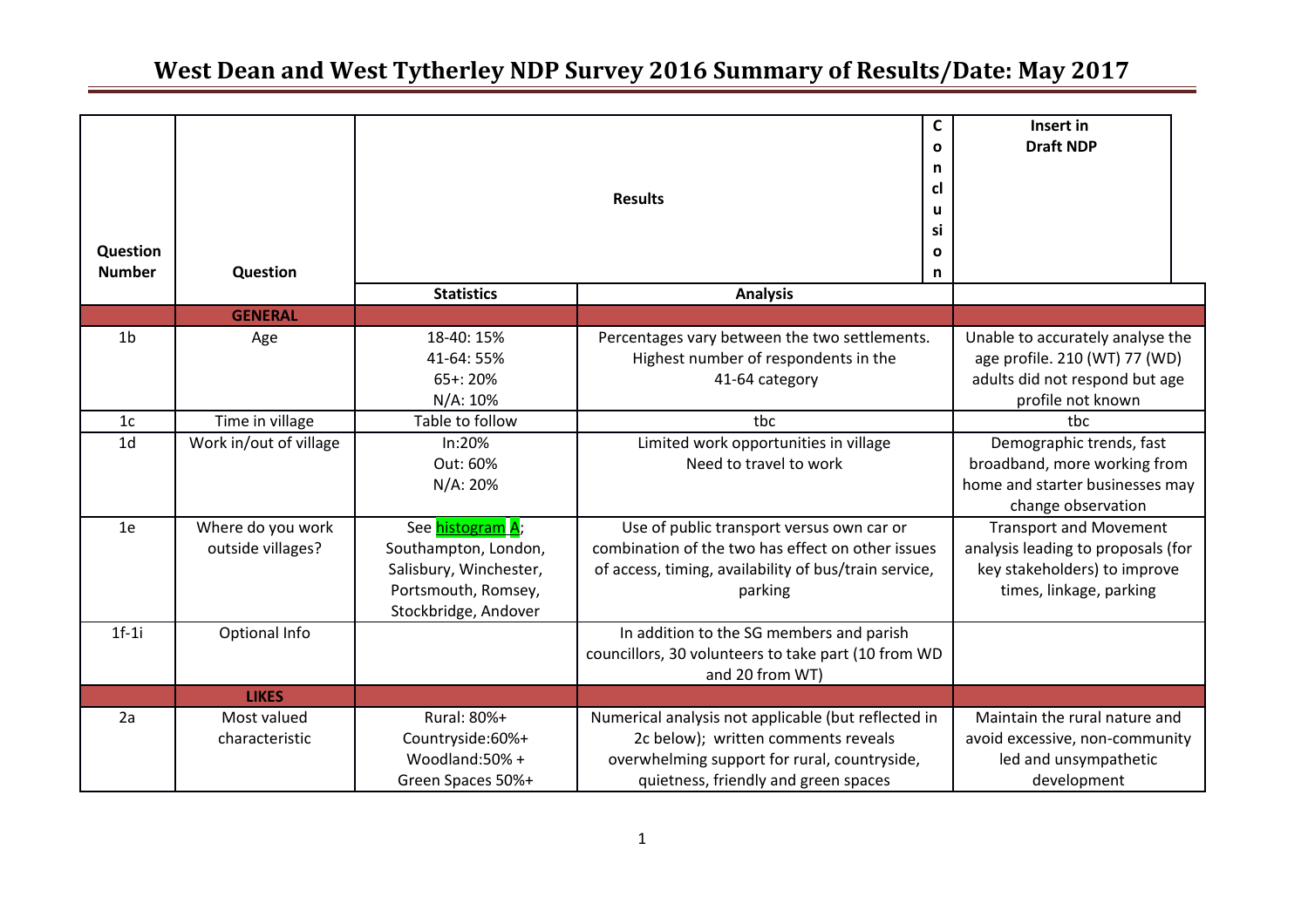| 2c                        | Favoured area<br>description in 15 years'<br>time<br><b>DISLIKES</b> | See histogram B:<br>Vibrant, Attractive, Friendly,<br>Traditional, Peaceful, Rural,<br>Safe                                          | Countryside and settlements are seen together to<br>create a positive and highly valued rural character                                                                                                                                                                                                            |                                                                         | Character of the villages,<br>predominant land use<br>(agriculture and woodland) and<br>the countryside should be<br>conserved.                                                                     |  |
|---------------------------|----------------------------------------------------------------------|--------------------------------------------------------------------------------------------------------------------------------------|--------------------------------------------------------------------------------------------------------------------------------------------------------------------------------------------------------------------------------------------------------------------------------------------------------------------|-------------------------------------------------------------------------|-----------------------------------------------------------------------------------------------------------------------------------------------------------------------------------------------------|--|
| Question<br><b>Number</b> | <b>Question</b>                                                      |                                                                                                                                      | <b>Results</b>                                                                                                                                                                                                                                                                                                     | $\mathsf{C}$<br>$\mathbf{o}$<br>n<br>cl<br>u<br>si<br>$\mathbf{o}$<br>n | Insert in<br><b>Draft NDP</b>                                                                                                                                                                       |  |
|                           |                                                                      | <b>Statistics</b>                                                                                                                    | <b>Analysis</b>                                                                                                                                                                                                                                                                                                    |                                                                         |                                                                                                                                                                                                     |  |
| 2 <sub>b</sub>            | Dislikes/Fears                                                       | Inappropriate or over<br>development<br>Poor broadband/mobile<br>Increase in and too fast<br>traffic, poor sewage and<br>flood risk. | Small but significant number found nothing to<br>dislike. Poor broadband and fear of over<br>development dominated. Adverse traffic and<br>parking concerns.                                                                                                                                                       |                                                                         | Most of the dislikes can be dealt<br>with by avoiding unsympathetic<br>change and conserving the<br>positive characteristics above.<br>Traffic and Parking tba.                                     |  |
| 2e                        | Worries                                                              | See histogram C<br>This covers all aspects of<br>future development                                                                  | Loss of countryside and/or green space was<br>greatest worry. Fear of an imbalance between<br>expensive and affordable development.<br>Overstretch or lack of facilities and local services<br>(sewage, medical, parking) Other concerns included<br>increase in crime, fly tipping and mixed views on<br>cycling. |                                                                         | Need to ensure NDP policy<br>reinforces and directs<br>development to locations that<br>best preserve the rural aspects<br>and heritage.<br>Brownfield only and very<br>selective greenfield sites. |  |
|                           | <b>ENVIRONMENT</b>                                                   |                                                                                                                                      |                                                                                                                                                                                                                                                                                                                    |                                                                         |                                                                                                                                                                                                     |  |
| 2d, 2f, 2g                | Sustainable<br>Development                                           | See histogram D<br>This covers all aspects of<br>future development                                                                  | 1. Requirement for fast Broadband<br>2. Protection of Countryside<br>3. Better Transport links<br>4.Safe pedestrian routes                                                                                                                                                                                         |                                                                         | There was a predominant and<br>strong agreement that a rural<br>feel and access to the<br>countryside were fundamental to                                                                           |  |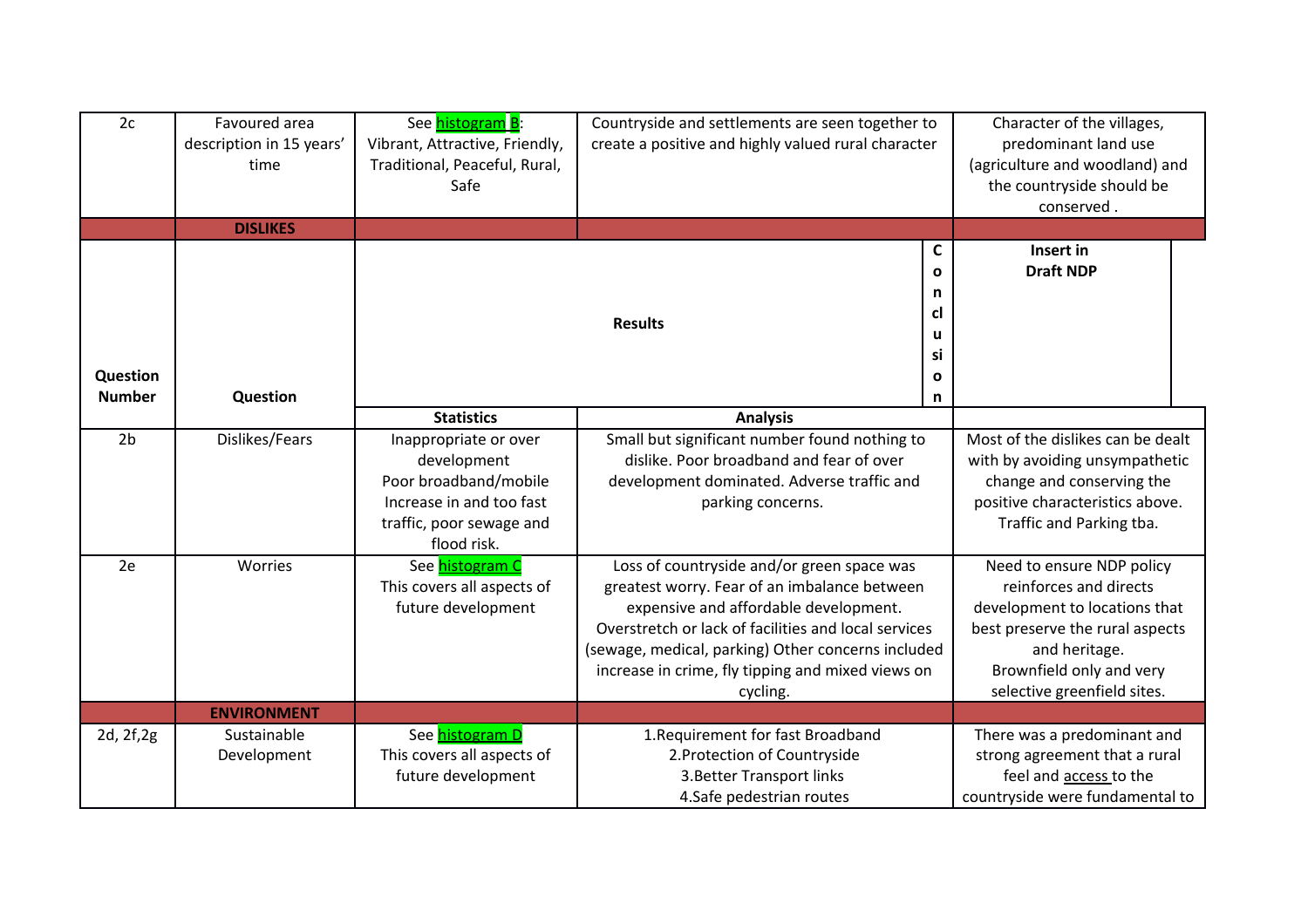|          |                               |                                                 | were the top 4 requirements                          |                        | quality of life.                  |  |
|----------|-------------------------------|-------------------------------------------------|------------------------------------------------------|------------------------|-----------------------------------|--|
|          |                               | Other significant comments on the importance of |                                                      |                        |                                   |  |
|          |                               | the school, shop, and pub in WT and recreation  |                                                      |                        |                                   |  |
|          |                               |                                                 | facilities                                           |                        |                                   |  |
| 2h, 3c   | Renewable Energy &            | Yes: 40%                                        | Because of the high % that did not respond it is     |                        | Opinion is divided but there is a |  |
|          | <b>Energy Production</b>      | No: 20%                                         | difficult to analyse but mass renewable energy       |                        | strong desire that all new        |  |
|          |                               | N/K: 40%                                        | schemes (solar panel fields wind farms) not          |                        | development should meet energy    |  |
|          |                               |                                                 | favoured.                                            |                        | efficient standards.              |  |
|          |                               |                                                 | Solar Biomass, geothermal, wind YES                  |                        | Large scale development of new    |  |
|          |                               |                                                 | Nuclear, Oil and Fracking NO                         |                        | energy production not favoured    |  |
|          | <b>UTILITIES &amp; ASSETS</b> |                                                 |                                                      |                        |                                   |  |
|          |                               |                                                 |                                                      | C                      | Insert in                         |  |
|          |                               |                                                 |                                                      | O                      | Draft NDP                         |  |
|          |                               |                                                 |                                                      | n                      |                                   |  |
|          |                               |                                                 | cl                                                   |                        |                                   |  |
|          |                               |                                                 | Results<br>u                                         |                        |                                   |  |
|          |                               |                                                 |                                                      |                        |                                   |  |
| Question |                               |                                                 |                                                      | O                      |                                   |  |
| Number   | Question                      |                                                 |                                                      | n                      |                                   |  |
|          |                               | <b>Statistics</b>                               | Analysis                                             |                        |                                   |  |
| 3a, 3b   | Infrastructure                | See Histogram E                                 | Water and Electricity supply good                    |                        | Sustainable fast broadband        |  |
|          |                               | Sewage/Drainage                                 | Broadband and mobile coverage poor                   |                        | urgent but needs defining         |  |
|          |                               | <b>Water Supply</b>                             | Pavement and Roads acceptable but with some          |                        | equitably for the whole area.     |  |
|          |                               | <b>Utilities</b>                                | concerns in particular areas.                        |                        | Pavements Roads and general       |  |
|          |                               | <b>Broadband</b>                                | [NB: Histogram E to be produced]                     |                        | access are key issues in          |  |
|          |                               | Pavements                                       |                                                      | considering any future |                                   |  |
|          |                               | Roads                                           |                                                      |                        | development                       |  |
| 3d       | <b>Treasures and Heritage</b> | See Histogram F                                 | High support for protecting churches, village halls, |                        | Protect our Treasures and Assets. |  |
|          | Assets                        | Sites of:                                       | woodland, wildlife, recreation grounds, SSSIs,       |                        | Need to review the status of      |  |
|          |                               | <b>Special Scientific Interest</b>              | SINCs, WWSs, listed buildings.                       |                        | certain assets e.g. Motte in West |  |
|          |                               | (SSSIs)                                         | Shop pub and school were also on the list and        |                        | Dean                              |  |
|          |                               | <b>Nature Conservation Trust</b>                | whilst they are important and treasured they really  |                        |                                   |  |
|          |                               | (SINCs)                                         | fall into vital services rather than heritage        |                        |                                   |  |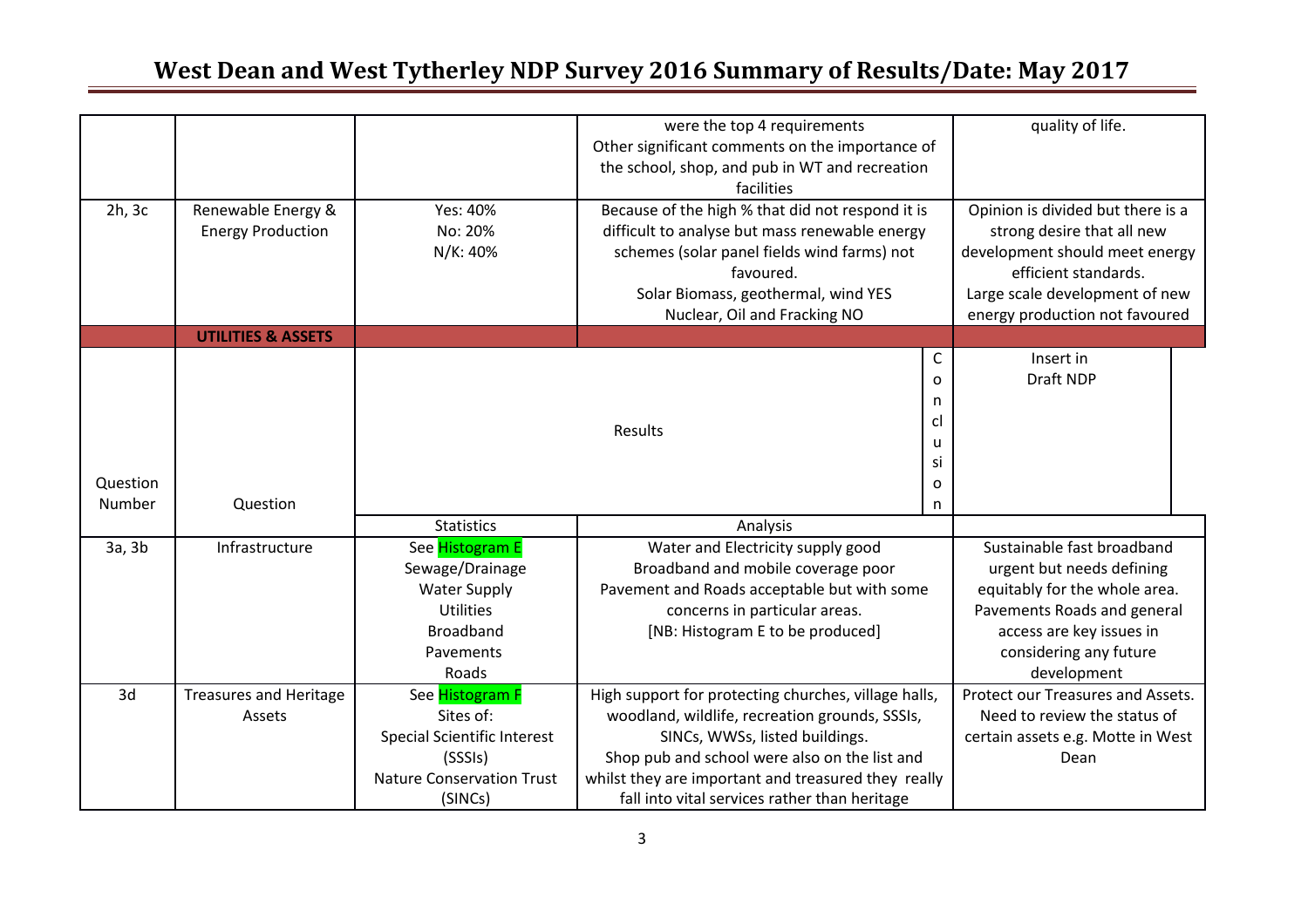|                           |                                     | Wiltshire Wildlife (WWSs)<br><b>Buildings, Facilities Historic</b>                                  |                                                      |                                 |                                                                |  |
|---------------------------|-------------------------------------|-----------------------------------------------------------------------------------------------------|------------------------------------------------------|---------------------------------|----------------------------------------------------------------|--|
|                           |                                     | features                                                                                            |                                                      |                                 |                                                                |  |
|                           | <b>TRANSPORT</b>                    |                                                                                                     |                                                      |                                 |                                                                |  |
| 4a, 4b, 4c,<br>4d, 4g, 4j | Form of transport<br>used/preferred | Car<br>Train                                                                                        | 1. Car used by most<br>2. Train used frequently      |                                 | Need to identify the needs for<br>transport and the associated |  |
|                           |                                     | <b>Bus</b>                                                                                          | 3. Bus service inadequate                            |                                 | support requirements:                                          |  |
|                           |                                     | <b>Cycling Walking</b>                                                                              | 4. Walking and cycling used for commuting,           |                                 | Pavements, parking, road                                       |  |
|                           |                                     | See Histogram G                                                                                     | movement, recreation                                 |                                 | markings, speed restrictions and                               |  |
|                           |                                     | Traffic/movement Issues                                                                             | 5. Parking and access at Dean Station and around     |                                 | calming, pedestrian safety.<br>Liaise with key stakeholders    |  |
| 4e                        | Mobility                            | the school at peak times<br>Inadequate infrastructure<br>Maintain and enhance certain pavements and |                                                      | Consider community taxi and car |                                                                |  |
|                           |                                     | including for mobility                                                                              | routes                                               |                                 | scheme                                                         |  |
|                           |                                     | vehicles                                                                                            |                                                      |                                 |                                                                |  |
|                           | <b>Foot/bridle Paths</b>            |                                                                                                     |                                                      |                                 |                                                                |  |
|                           |                                     |                                                                                                     |                                                      | $\mathsf{C}$<br>$\mathbf o$     | Insert in                                                      |  |
|                           |                                     |                                                                                                     | <b>Draft NDP</b>                                     |                                 |                                                                |  |
|                           |                                     |                                                                                                     |                                                      | n<br>cl                         |                                                                |  |
|                           |                                     |                                                                                                     | <b>Results</b>                                       | u                               |                                                                |  |
|                           |                                     |                                                                                                     |                                                      | si                              |                                                                |  |
| Question                  |                                     |                                                                                                     |                                                      | O                               |                                                                |  |
| <b>Number</b>             | Question                            |                                                                                                     |                                                      | n                               |                                                                |  |
|                           |                                     | <b>Statistics</b>                                                                                   | <b>Analysis</b>                                      |                                 |                                                                |  |
| 4h, 4i                    | Better footpaths                    | Strongly in favour (139)                                                                            | Better maintenance and signs for footpaths and       |                                 | Discuss with key stakeholders                                  |  |
|                           | <b>Upgrade Bridleways</b>           | In favour (80)                                                                                      | bridleways                                           |                                 | and local council how to improve                               |  |
|                           |                                     | Against (22)                                                                                        |                                                      |                                 | public ways.<br>Link with pedestrian safety inside             |  |
|                           |                                     |                                                                                                     |                                                      |                                 | the settlements                                                |  |
| 4k,41                     | Usage and Road signs                | Too many or too few road                                                                            | While opinion is split there is a need to ensure the |                                 | Review all signs for utility, safety                           |  |
|                           |                                     | signs: 50:50 split                                                                                  | signs are appropriate                                |                                 | and clarity                                                    |  |
|                           | <b>Planning and</b>                 |                                                                                                     |                                                      |                                 |                                                                |  |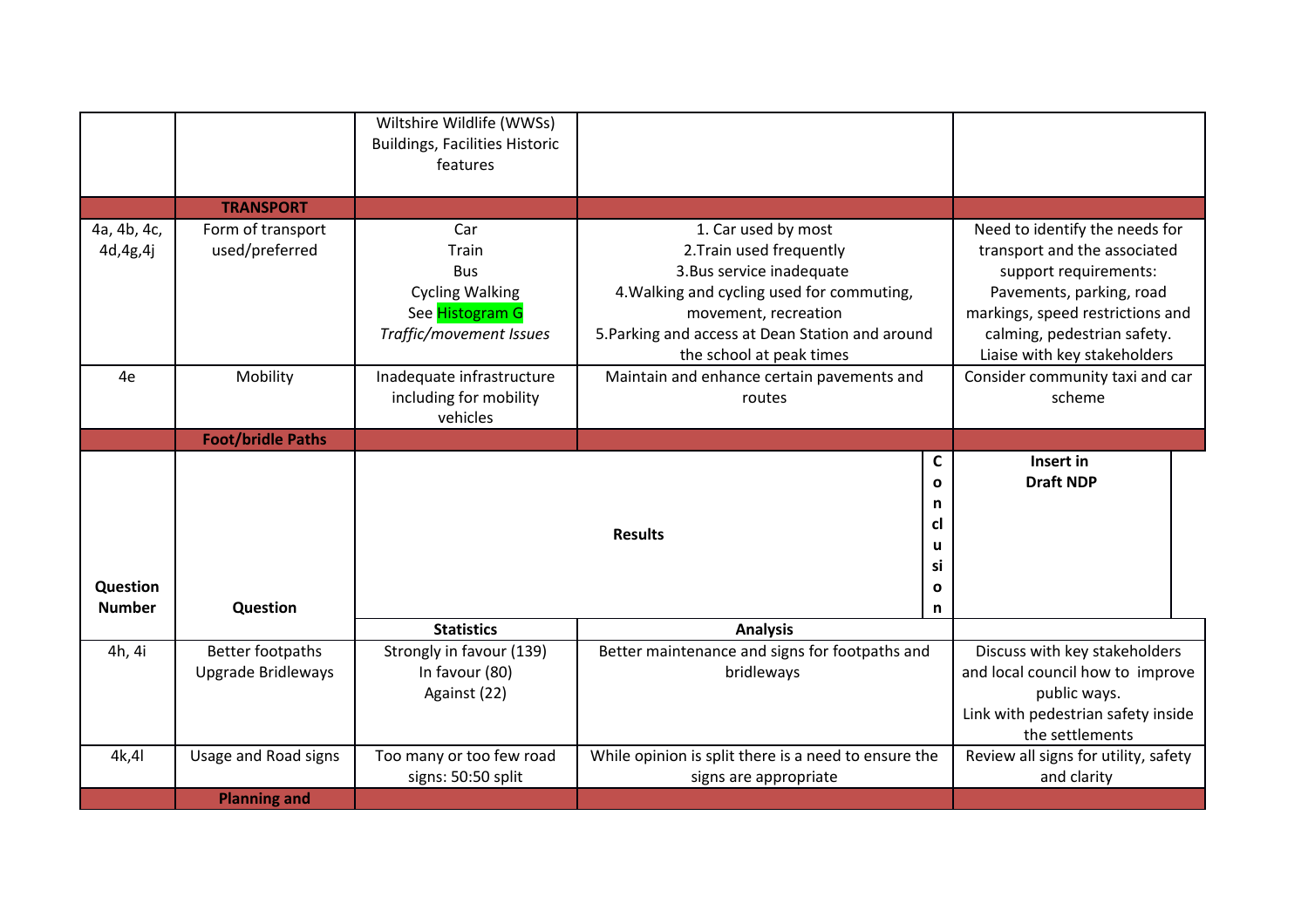|               | <b>Development</b>          |                                |                                                     |              |                                  |  |
|---------------|-----------------------------|--------------------------------|-----------------------------------------------------|--------------|----------------------------------|--|
| 5a, 5b        | <b>Business Development</b> | Of the 60% who commented       | Moderate support and minor objection for a          |              | Support small business           |  |
|               |                             | Most favoured:                 | business centre to be developed. Introduction of    |              | enterprise. Consider brownfield  |  |
|               |                             | Light Industrial (32%), office | fast broadband would enhance working from           |              | sites and working from home.     |  |
|               |                             | and starter units              | home and growth of small enterprises (e.g. air b&b, |              |                                  |  |
|               |                             |                                | sales online)                                       |              |                                  |  |
| 5c            | Protect agricultural,       | Most commented and were        | Overwhelmingly in favour.                           |              | Await outcome of discussion with |  |
|               | equestrian, woodland        | strongly in favour. Less than  | However this is a broad question and while          |              | key stakeholders and landowners  |  |
|               |                             | 5% were against                | protection of land is prime there may be scope for  |              |                                  |  |
|               |                             |                                | targetted use of greenfield sites if appropriate    |              |                                  |  |
| 5d            | Settlement area             | Most (WD) were in favour of    | WT has a defined conservation area                  |              | WD has an identified             |  |
|               |                             | defined WD settlement area     |                                                     |              | settlement/conservation area but |  |
|               |                             |                                |                                                     |              | its status needs clarification   |  |
| 5e            | <b>Housing Location</b>     | Brownfield sites (213 within   | The vast majority want any development              |              | Take into consideration when     |  |
|               |                             | settlements, 146 outside       | housing/building to be on Brownfield sites          |              | identifying housing needs and    |  |
|               |                             | settlement boundaries)         | Small but significant number were against garden    |              | potential sites                  |  |
|               |                             | Garden and greenfield use      | grabbing                                            |              |                                  |  |
|               |                             | (50)                           |                                                     |              |                                  |  |
|               | <b>Planning cont.</b>       |                                |                                                     |              |                                  |  |
|               |                             |                                |                                                     | $\mathsf{C}$ | Insert in<br><b>Draft NDP</b>    |  |
|               |                             | $\mathbf{o}$                   |                                                     |              |                                  |  |
|               |                             |                                |                                                     | n<br>cl      |                                  |  |
|               |                             |                                | <b>Results</b>                                      | u            |                                  |  |
|               |                             |                                |                                                     | si           |                                  |  |
| Question      |                             |                                |                                                     | $\mathbf o$  |                                  |  |
| <b>Number</b> | Question                    |                                |                                                     | n            |                                  |  |
|               |                             | <b>Statistics</b>              | <b>Analysis</b>                                     |              |                                  |  |
| 5f            | New Designs and             | Layout and Form (H)            | Most wanted scale and form to be in keeping with    |              | The NDP must identify acceptable |  |
|               | Alterations                 | Innovative Design (L)          | existing character in the villages. Not many        |              | design characteristics (e.g. WD  |  |
|               |                             | Energy Efficient (H)           | supported innovation but wanted energy efficiency   |              | Village Design statement) and    |  |
|               |                             | Stay in character (H)          | to be embraced                                      |              | define the balance between       |  |
|               |                             |                                |                                                     |              | modern requirements versus       |  |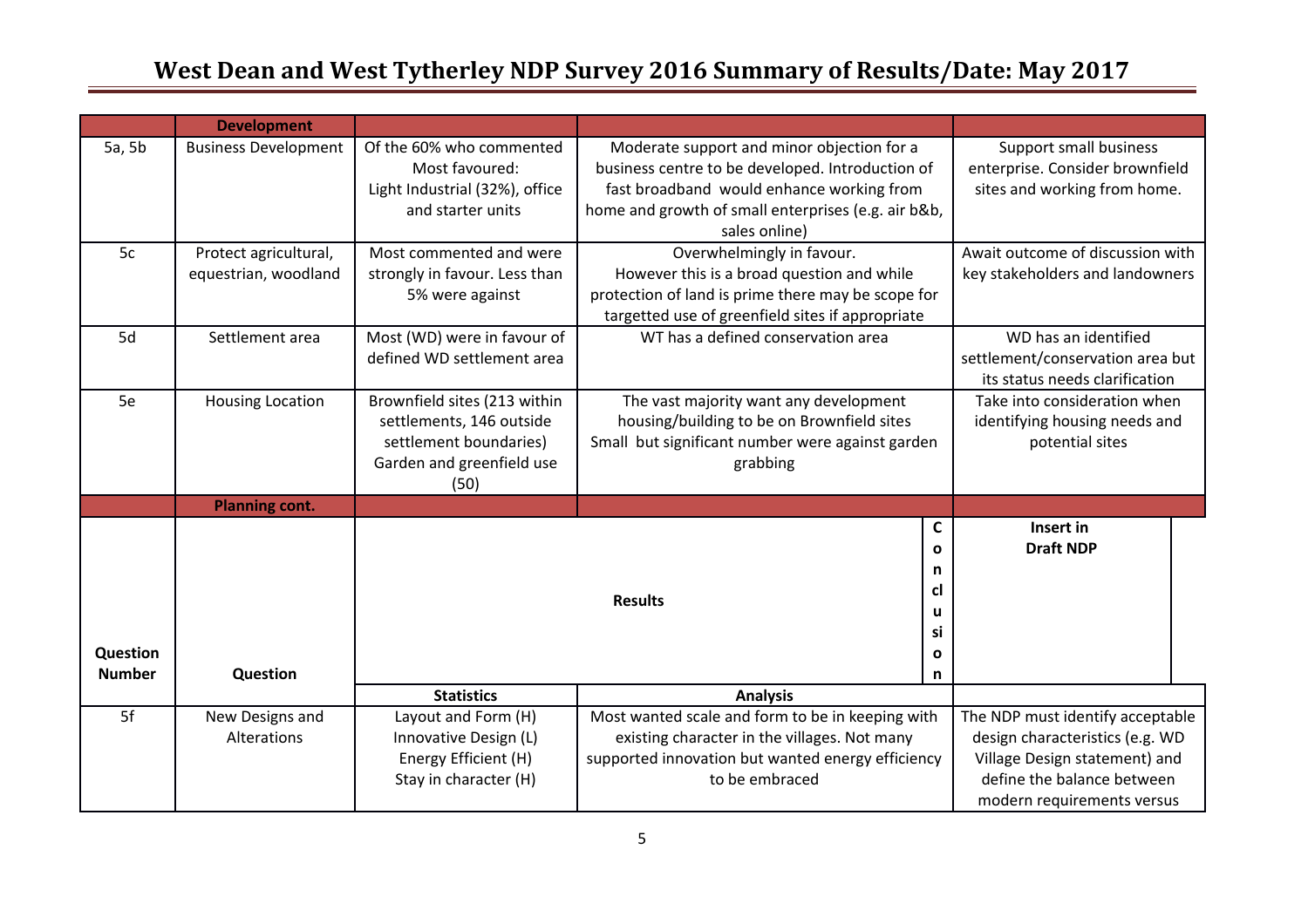|                           |                                                |                                                                                                        |                                                                                                                                                                                                                                                                                                                                                                                                                                        | maintaining heritage                                                                                                                                                          |
|---------------------------|------------------------------------------------|--------------------------------------------------------------------------------------------------------|----------------------------------------------------------------------------------------------------------------------------------------------------------------------------------------------------------------------------------------------------------------------------------------------------------------------------------------------------------------------------------------------------------------------------------------|-------------------------------------------------------------------------------------------------------------------------------------------------------------------------------|
| 5g                        | Children Needs in next<br>15yrs                | Only 15% (WT) and 30%<br>(WD) responded                                                                | No conclusions can be drawn with confidence<br>(small sample)                                                                                                                                                                                                                                                                                                                                                                          | Young still might not find enough<br>work or social opportunities<br>however demographic trends<br>coupled with fast broadband and<br>starter businesses might alter<br>this. |
| 5h1                       | Size of house for next<br>move within NDP area | See Housing Wants and<br>needs Excel Spreadsheet<br>[Convert HW appendices to<br><b>Histogram H1</b> ] | By and large, the results are what one would<br>expect; a higher demand for smaller properties<br>for the over 65s and an increase in demand for<br>the number of beds in the 41-64 category.<br>Demand for 5+ beds is very small (5% WT, 8%<br>WD). If one assumes an even split between the<br>2-3 beds, there is a substantial need for 1-2<br>beds in both villages (72 comments WT; 24<br>comments WD; 43% and 24% respectively). | Emphasis to be on providing<br>smaller affordable houses and<br>family units 2-3 bedrooms.<br>Housing Requirement needs<br>nevertheless need to be further<br>defined         |
|                           | <b>Planning cont.</b>                          |                                                                                                        |                                                                                                                                                                                                                                                                                                                                                                                                                                        |                                                                                                                                                                               |
| Question<br><b>Number</b> | Question                                       |                                                                                                        | <b>Results</b>                                                                                                                                                                                                                                                                                                                                                                                                                         | $\mathbf c$<br>Insert in<br><b>Draft NDP</b><br>$\mathbf{o}$<br>n<br>cl<br>u<br>si<br>$\mathbf{o}$<br>n                                                                       |
|                           |                                                | <b>Statistics</b>                                                                                      | <b>Analysis</b>                                                                                                                                                                                                                                                                                                                                                                                                                        |                                                                                                                                                                               |
| 5h2                       | Type of house for next                         | See Housing Wants and                                                                                  | There is a clear majority preferring smaller                                                                                                                                                                                                                                                                                                                                                                                           | Housing Requirement needs                                                                                                                                                     |